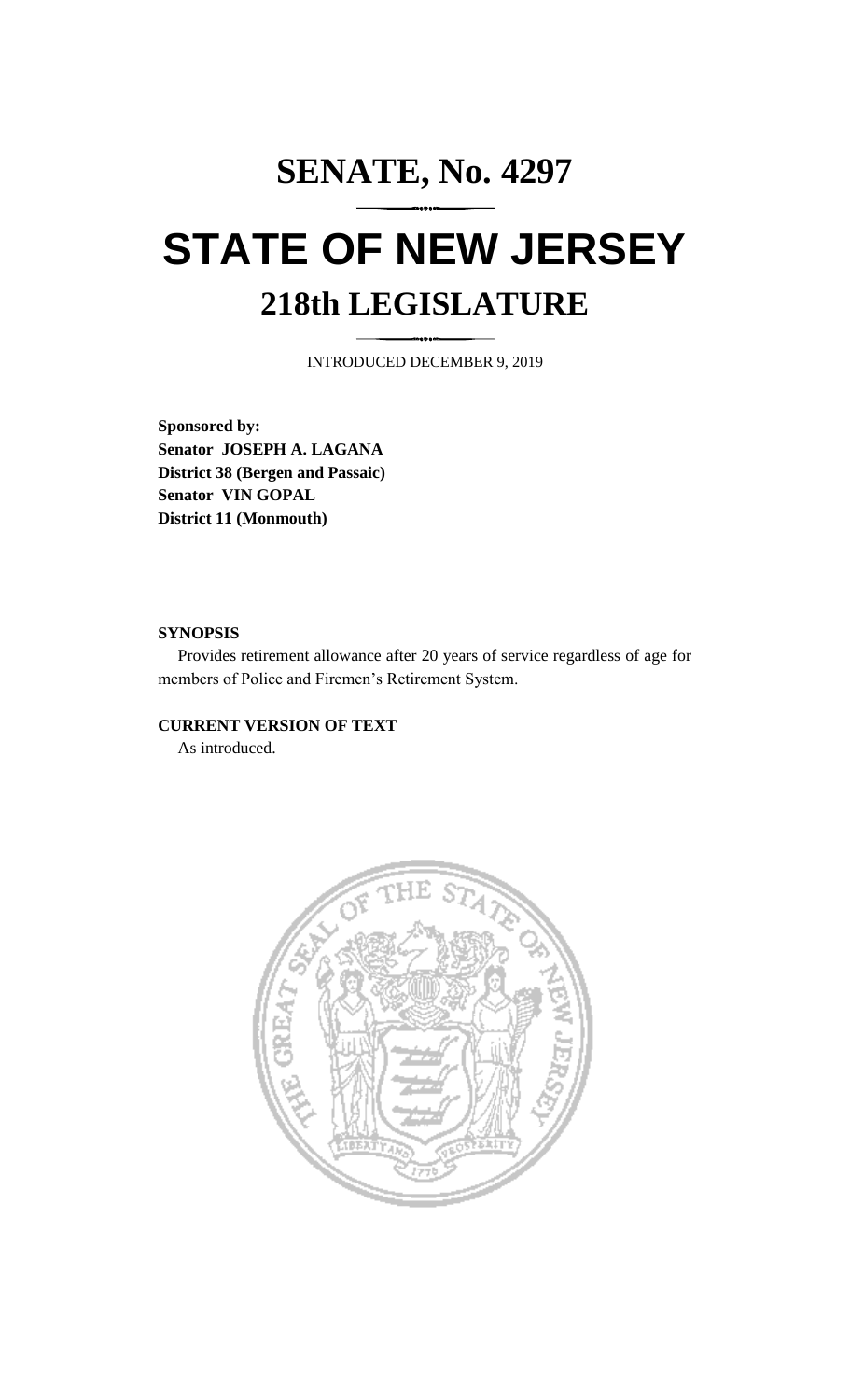**AN ACT** concerning retirement benefits for members of the Police and Firemen's Retirement System and amending P.L.1944, c.255.

 **BE IT ENACTED** *by the Senate and General Assembly of the State of New Jersey:*

 1. Section 5 of P.L.1944, c.255 (C.43:16A-5) is amended to read as follows:

 5. (1) Any member in service who has attained age 55 years may retire on a service retirement allowance upon filing a written and duly executed application to the retirement system, setting forth at what time, not less than one month subsequent to the filing thereof, he desires to be retired. Any member in service who attains age 65 years shall be retired on a service retirement allowance forthwith on the first day of the next calendar month, except that a member hired prior to January 1, 1987 may remain a member of the system until the member attains age 68 years or 25 years of creditable service, whichever comes first.

 (2) Upon retirement for service a member shall receive a service retirement allowance which shall consist of:

 (a) An annuity which shall be the actuarial equivalent of his aggregate contributions and

 (b) A pension in the amount which, when added to the member's annuity, will provide a total retirement allowance of one-sixtieth of his average final compensation multiplied by the number of years of his creditable service, or 2% of his average final compensation multiplied by the number of years of his creditable service up to 30 plus 1% of his average final compensation multiplied by the number of years of creditable service over 30, or 50% of his final compensation if the member has established 20 or more years of creditable service, whichever is greater.

 (3) (a) Any member of the retirement system as of the effective date of P.L.1999, c.428 who has 20 or more years of creditable service at the time of retirement shall be entitled to receive a retirement allowance equal to 50% of the member's final compensation plus, in the case of a member required to retire pursuant to the provisions of subsection (1) of this section, 3% of final compensation multiplied by the number of years of creditable service over 20 but not over 25.

 (b) Any member of the retirement system enrolled prior to or on 42 or after the effective date of P.L., c. (pending before the legislature as this bill) may retire on or after the effective date of 44 P.L., c. (pending before the legislature as this bill) on a service retirement allowance, regardless of age, upon attaining 20 or more

**EXPLANATION – Matter enclosed in bold-faced brackets [thus] in the above bill is not enacted and is intended to be omitted in the law.**

**Matter underlined thus is new matter.**